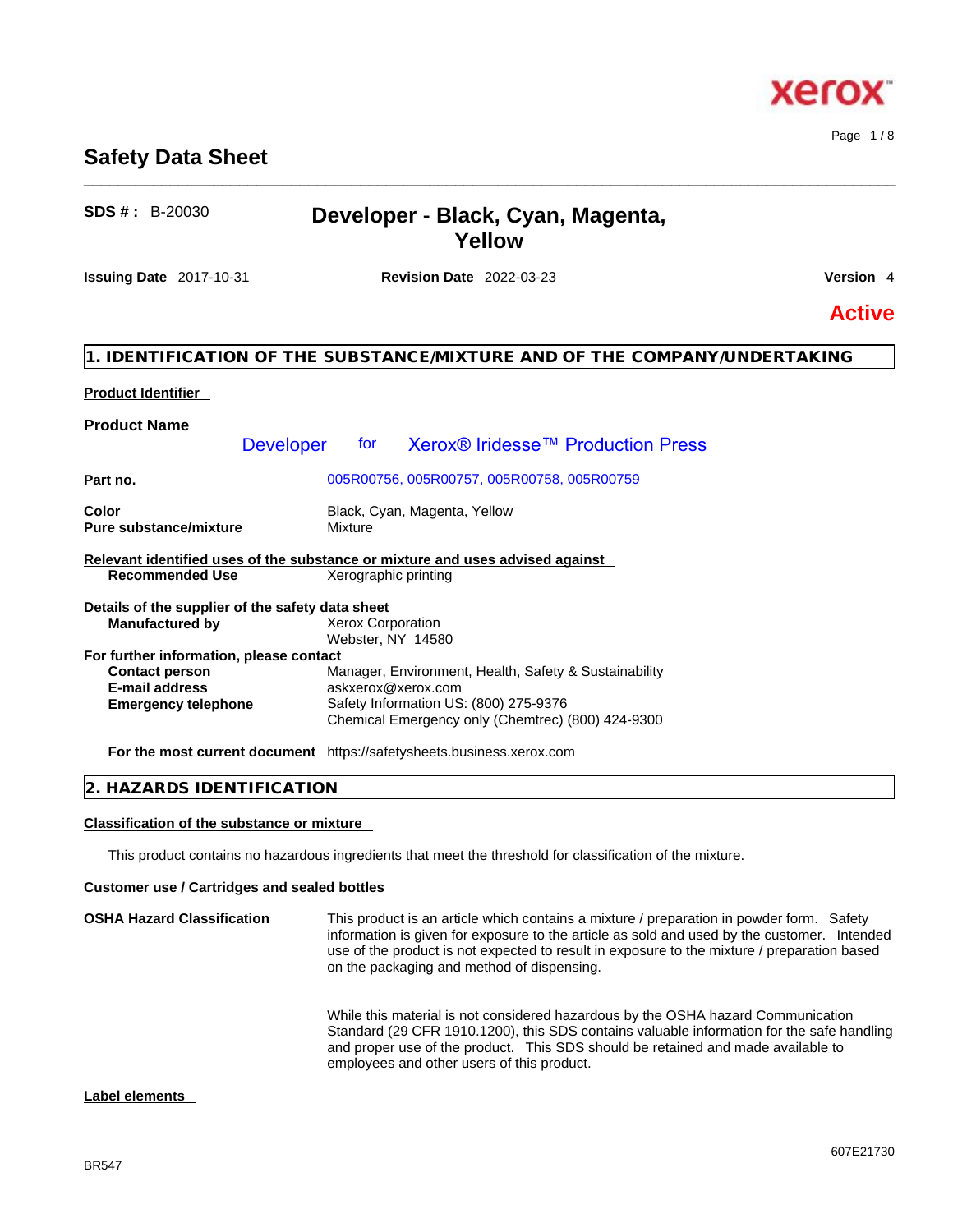

# \_\_\_\_\_\_\_\_\_\_\_\_\_\_\_\_\_\_\_\_\_\_\_\_\_\_\_\_\_\_\_\_\_\_\_\_\_\_\_\_\_\_\_\_\_\_\_\_\_\_\_\_\_\_\_\_\_\_\_\_\_\_\_\_\_\_\_\_\_\_\_\_\_\_\_\_\_\_\_\_\_\_\_\_\_\_\_\_\_\_\_\_\_\_ **SDS # :** B-20030 **Developer - Black, Cyan, Magenta, Yellow** Page 2 / 8

| <b>Signal Word</b>              | None          |
|---------------------------------|---------------|
| <b>Hazard Statements</b>        | None required |
| <b>Precautionary Statements</b> | None required |

#### **Other hazards**

Not a PBT according to REACH Annex XIII

**3. COMPOSITION/INFORMATION ON INGREDIENTS** 

#### **Mixtures**

| <b>Chemical Name</b> | <b>CAS No.</b> | Weight % | <b>Classification (Reg.</b><br>1272/2008) | <b>Hazard Statements</b> |
|----------------------|----------------|----------|-------------------------------------------|--------------------------|
| Ceramic materials    | Proprietary    | 80-90    |                                           |                          |
| Resin                | Proprietary    | $<$ 10   | --                                        |                          |
| Cyan pigment         | Proprietary    | 0-1      | $\overline{\phantom{m}}$                  | $\overline{\phantom{m}}$ |
| Carbon black         | 1333-86-4      |          | $\overline{\phantom{m}}$                  | --                       |
| Magenta pigment      | Proprietary    | $0 - 1$  |                                           |                          |
| Yellow pigment       | Proprietary    | $0 - 1$  | --                                        | --                       |
| Titanium dioxide     | 13463-67-7     |          | Carc (Inhal) 2                            | H <sub>351</sub>         |

"--" indicates no classification or hazard statements apply.

Full text of H- statements: see section 16

#### **4. FIRST AID MEASURES**

| Description of first-aid measures                           |                                                                                               |
|-------------------------------------------------------------|-----------------------------------------------------------------------------------------------|
| <b>General advice</b>                                       | For external use only. When symptoms persist or in all cases of doubt seek medical advice.    |
|                                                             | Show this material safety data sheet to the doctor in attendance.                             |
| Eye contact                                                 | Immediately flush with plenty of water. After initial flushing, remove any contact lenses and |
|                                                             | continue flushing for at least 15 minutes                                                     |
| <b>Skin contact</b>                                         | Wash skin with soap and water                                                                 |
| <b>Inhalation</b>                                           | Move to fresh air                                                                             |
| Ingestion                                                   | Rinse mouth with water and afterwards drink plenty of water or milk                           |
| Most important symptoms and effects, both acute and delayed |                                                                                               |
| <b>Acute toxicity</b>                                       |                                                                                               |
| <b>Eyes</b>                                                 | No known effect                                                                               |
| <b>Skin</b>                                                 | No known effect                                                                               |
| <b>Inhalation</b>                                           | No known effect                                                                               |
| Ingestion                                                   | No known effect                                                                               |
| <b>Chronic toxicity</b>                                     | No known effects under normal use conditions                                                  |
| <b>Main symptoms</b>                                        | Overexposure may cause:                                                                       |
|                                                             | mild respiratory irritation similar to nuisance dust.                                         |
| <b>Aggravated Medical Conditions</b>                        | None under normal use conditions                                                              |
|                                                             | Indication of immediate medical attention and special treatment needed                        |
| <b>Protection of first-aiders</b>                           | No special protective equipment required                                                      |
| Notes to physician                                          | Treat symptomatically                                                                         |

#### **5. FIRE-FIGHTING MEASURES**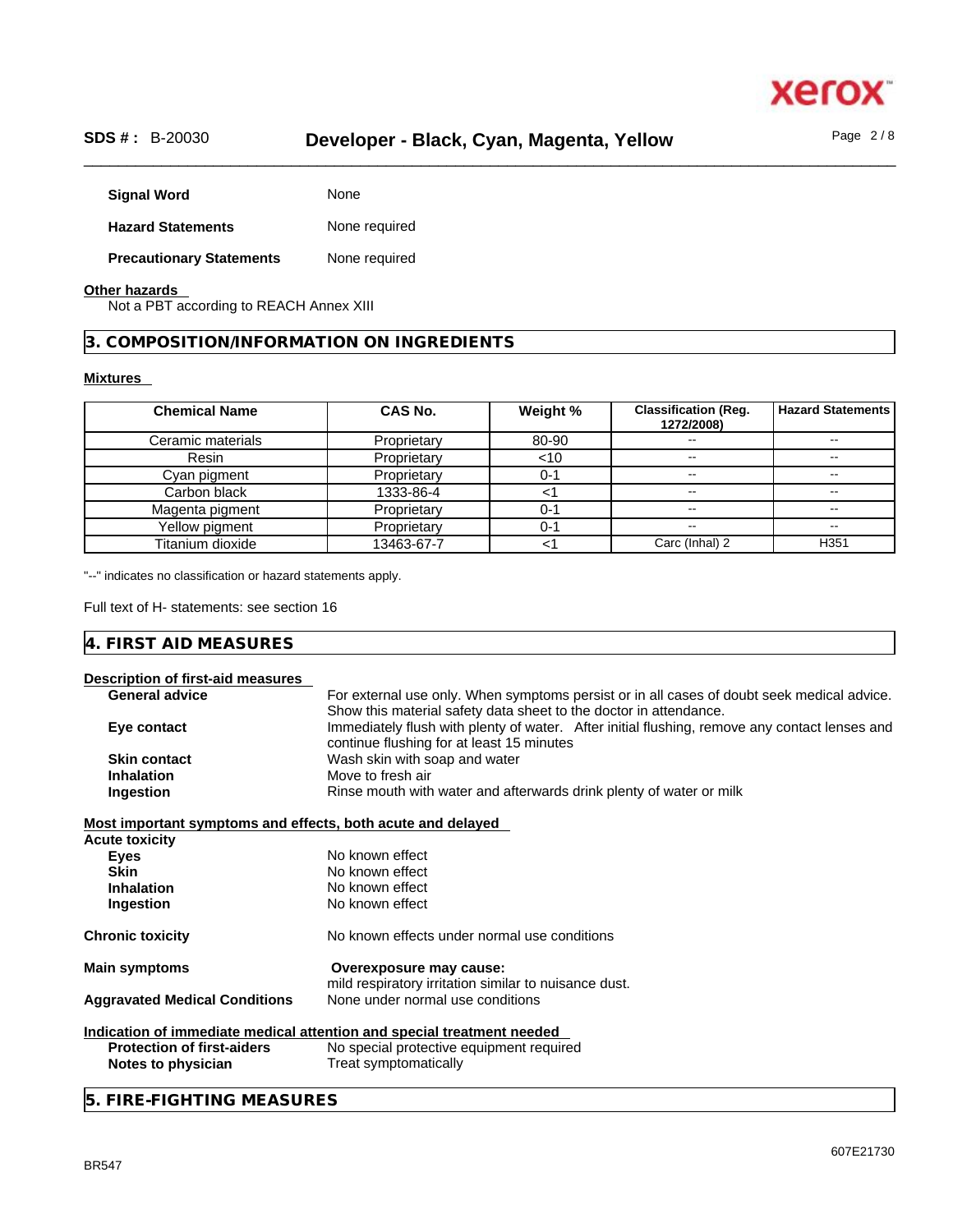xer

#### **Extinguishing media**

**Suitable extinguishing media** Use water spray or fog; do not use straight streams, Foam **Unsuitable extinguishing media** Do not use a solid water stream as it may scatterand spread fire

#### **Special hazards arising from the substance or mixture**

Fine dust dispersed in air, in sufficient concentrations, and in the presence of an ignition source is a potential dust explosion hazard

#### **Hazardous combustion products**

Hazardous decomposition products due to incomplete combustion, Carbon oxides, Nitrogen oxides (NOx)

#### **Advice for fire-fighters**

In the event of fire and/or explosion do not breathe fumes. Wear fire/flame resistant/retardant clothing. Use self-contained pressure-demand breathing apparatus if needed to prevent exposure to smoke or airborne toxins. Wear self-contained breathing apparatus and protective suit

#### **Other information**

| <b>Flammability</b> | Not flammable. Will not readily ignite. |
|---------------------|-----------------------------------------|
| Flash point         | Not applicable                          |

#### **6. ACCIDENTAL RELEASE MEASURES**

#### **Personal precautions, protective equipment and emergency procedures**

Avoid breathing dust

#### **Environmental precautions**

No special environmental precautions required

#### **Methods and material for containment and cleaning up**

#### **Methods for containment** Prevent dust cloud

**Methods for cleaning up** Use an electrically protected vacuum cleaner to remove excess, then wash with COLD water. Hot water fuses the toner, making it difficult to remove

#### **Reference to other sections**

See section 12 for additional ecological information See Section 13 for additional information

#### **7. HANDLING AND STORAGE**

| <b>Precautions for safe handling</b><br>Advice on safe handling | Handle in accordance with good industrial hygiene and safety practice, Avoid dust<br>accumulation in enclosed space, Prevent dust cloud |
|-----------------------------------------------------------------|-----------------------------------------------------------------------------------------------------------------------------------------|
| <b>Hygiene measures</b>                                         | None under normal use conditions                                                                                                        |
| Conditions for safe storage, including any incompatibilities    |                                                                                                                                         |
| Technical measures and storage conditions                       |                                                                                                                                         |
|                                                                 | Keep container tightly closed in a dry and well-ventilated place, Store at room temperature                                             |

**Incompatible products** None

#### **Specific end uses**

Xerographic printing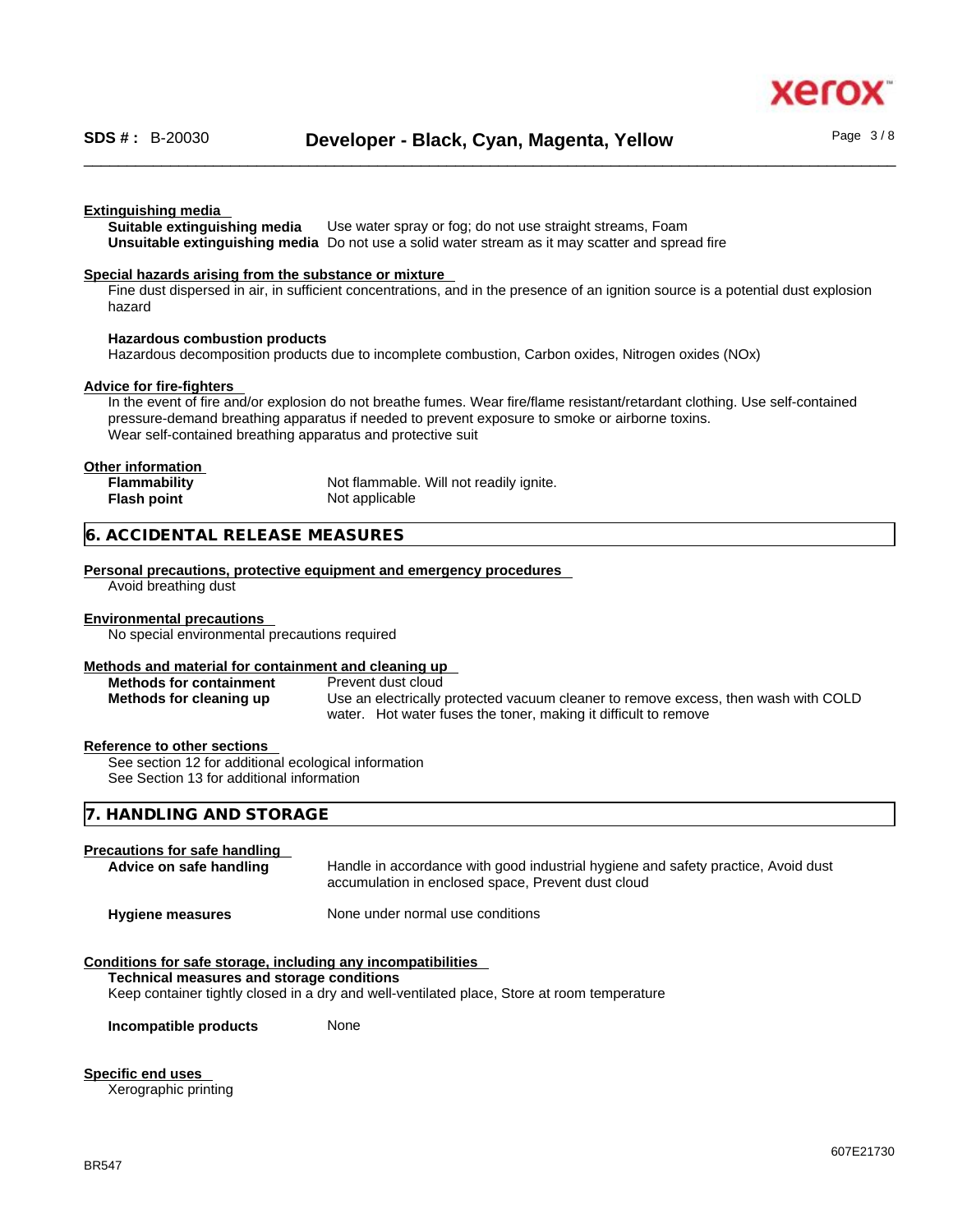

## \_\_\_\_\_\_\_\_\_\_\_\_\_\_\_\_\_\_\_\_\_\_\_\_\_\_\_\_\_\_\_\_\_\_\_\_\_\_\_\_\_\_\_\_\_\_\_\_\_\_\_\_\_\_\_\_\_\_\_\_\_\_\_\_\_\_\_\_\_\_\_\_\_\_\_\_\_\_\_\_\_\_\_\_\_\_\_\_\_\_\_\_\_\_ **SDS # :** B-20030 **Developer - Black, Cyan, Magenta, Yellow** Page 4 / 8

#### **8. EXPOSURE CONTROLS/PERSONAL PROTECTION**

# **Control parameters Exposure Limits Xerox Exposure Limit<br>Xerox Exposure Limit**

**ACGIH TLV TWA** 10 mg/m<sup>3</sup> (inhalable particles) **ACGIH TLV TWA** 3 mg/m<sup>3</sup> (respirable dust) **OSHA PEL TWA** 15 mg/m<sup>3</sup> (total dust) **OSHA PEL TWA** 5 mg/m<sup>3</sup> (respirable dust)  $2.5 \text{ mg/m}^3$  (total dust) **Xerox Exposure Limit** 0.4 mg/m<sup>3</sup> (respirable dust)

#### **Component Information**

| <b>Chemical Name</b> | <b>ACGIH TLV</b>                                                                  | <b>OSHA PEL</b>             |
|----------------------|-----------------------------------------------------------------------------------|-----------------------------|
| Ceramic materials    | TWA: 5 mg/m <sup>3</sup> TWA: 0.02 mg/m <sup>3</sup><br>TWA: $0.1 \text{ mg/m}^3$ | Ceiling: $5 \text{ mg/m}^3$ |
| Cyan pigment         | TWA: 1 $mq/m3$                                                                    |                             |
| Carbon black         | TWA: $3 \text{ mg/m}^3$                                                           | TWA: $3.5 \text{ mg/m}^3$   |
| Titanium dioxide     | TWA: $10 \text{ mg/m}^3$                                                          | TWA: $15 \text{ mg/m}^3$    |

#### **Exposure controls**

**Controls** 

**Engineering measures** None under normal use conditions

#### **Individual protection measures, such as personal protective equipment (PPE)**

| <b>Eye/Face protection</b>    |
|-------------------------------|
| <b>Hand protection</b>        |
| Skin and body protection      |
| <b>Respiratory protection</b> |
| <b>Thermal hazards</b>        |

**Eye/Face protection** No special protective equipment required **Hand protection** No special protective equipment required **Skin and body protection** No special protective equipment required **Respiratory protection** No special protective equipment required. **Thermal hazards** None under normal processing

#### **Environmental Exposure Controls Environmental Exposure**

Keep out of drains, sewers, ditches and waterways

#### **9. PHYSICAL AND CHEMICAL PROPERTIES**

|                                                                                                                                                          |                              | Information on basic physical and chemical properties                                              |                               |                         |  |
|----------------------------------------------------------------------------------------------------------------------------------------------------------|------------------------------|----------------------------------------------------------------------------------------------------|-------------------------------|-------------------------|--|
| Appearance<br><b>Physical state</b>                                                                                                                      | Powder<br>Solid              |                                                                                                    | Odor<br><b>Odor threshold</b> | Faint<br>Not applicable |  |
| Color                                                                                                                                                    | Black, Cyan, Magenta, Yellow |                                                                                                    | рH                            | Not applicable          |  |
| <b>Flash point</b>                                                                                                                                       |                              | Not applicable                                                                                     |                               |                         |  |
| <b>Melting / Freezing Point</b><br>Boiling point/range<br>Softening point                                                                                |                              | Not applicable<br>Not applicable<br>49 - 60 °C                                                     | 120 - 140 $\degree$ F         |                         |  |
| <b>Evaporation rate</b><br><b>Flammability</b><br><b>Flammability Limits in Air</b>                                                                      |                              | Not applicable<br>Not flammable. Will not readily ignite.<br>Not applicable                        |                               |                         |  |
| Vapor pressure<br>Vapor density<br><b>Specific gravity</b><br><b>Water solubility</b><br><b>Partition coefficient</b><br><b>Autoignition temperature</b> |                              | Not applicable<br>Not applicable<br>4 - 5<br><b>Negligible</b><br>Not applicable<br>Not applicable |                               |                         |  |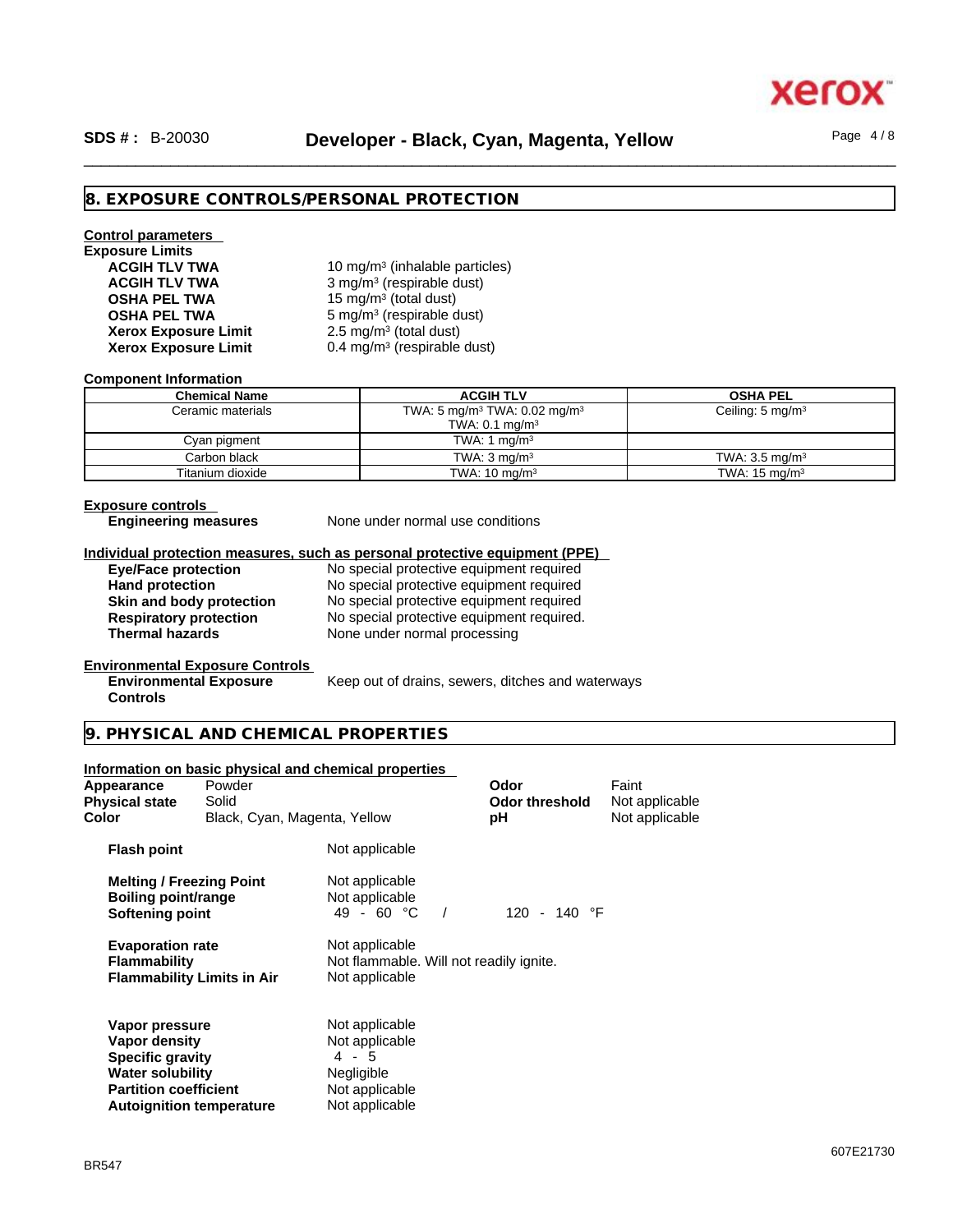

# \_\_\_\_\_\_\_\_\_\_\_\_\_\_\_\_\_\_\_\_\_\_\_\_\_\_\_\_\_\_\_\_\_\_\_\_\_\_\_\_\_\_\_\_\_\_\_\_\_\_\_\_\_\_\_\_\_\_\_\_\_\_\_\_\_\_\_\_\_\_\_\_\_\_\_\_\_\_\_\_\_\_\_\_\_\_\_\_\_\_\_\_\_\_ **SDS # :** B-20030 **Developer - Black, Cyan, Magenta, Yellow** Page 5 / 8

| Decomposition temperature   | Not determined                                                                                                                              |
|-----------------------------|---------------------------------------------------------------------------------------------------------------------------------------------|
| <b>Viscosity</b>            | Not applicable                                                                                                                              |
| <b>Explosive properties</b> | Fine dust dispersed in air, in sufficient concentrations, and in the presence of an ignition<br>source is a potential dust explosion hazard |
| <b>Oxidizing properties</b> | Not applicable                                                                                                                              |
| <b>Other information</b>    |                                                                                                                                             |

None

#### **10. STABILITY AND REACTIVITY**

#### **Reactivity**

No dangerous reaction known under conditions of normal use

#### **Chemical stability**

Stable under normal conditions.

#### **Possibility of hazardous reactions**

| <b>Hazardous reactions</b>      | None under normal processing            |
|---------------------------------|-----------------------------------------|
| <b>Hazardous polymerization</b> | Hazardous polymerization does not occur |

#### **Conditions to avoid**

Prevent dust cloud. Fine dust dispersed in air, in sufficient concentrations, and in the presence of an ignition source is a potential dust explosion hazard.

#### **Incompatible Materials**

None

#### **Hazardous decomposition products**

None under normal use

#### **11. TOXICOLOGICAL INFORMATION**

*The toxicity data noted below is based on the test results of similar reprographic materials.* 

#### **Information on toxicological effects**

| No skin irritation, No eye irritation |  |
|---------------------------------------|--|
| $> 5$ g/kg (rat)                      |  |
| $> 5$ g/kg (rabbit)                   |  |
| $> 5$ mg/L (rat, 4 hr)                |  |
|                                       |  |

#### **Component Information**

| <b>Chemical Name</b> | LC50 Inhalation | Dermal LD50     | Oral LD50         |
|----------------------|-----------------|-----------------|-------------------|
| Cyan pigment         |                 |                 | 10000 mg/kg (Rat) |
| Carbon black         |                 | 3 g/kg (Rabbit) | 15400 mg/kg (Rat) |
| Magenta pigment      |                 | 3 g/kg (Rabbit) | 23 g/kg (Rat)     |
| Titanium dioxide     |                 |                 | 10000 mg/kg (Rat) |

### **Chronic toxicity**

**Target organ effects** None known

**Sensitization** No sensitization responses were observed **Neurological Effects** No information available

#### **CMR Effects Mutagenic effects**

| <b>Mutagenic effects</b>     | Not mutagenic in AMES Test                                                |
|------------------------------|---------------------------------------------------------------------------|
| <b>Reproductive toxicity</b> | This product does not contain any known or suspected reproductive hazards |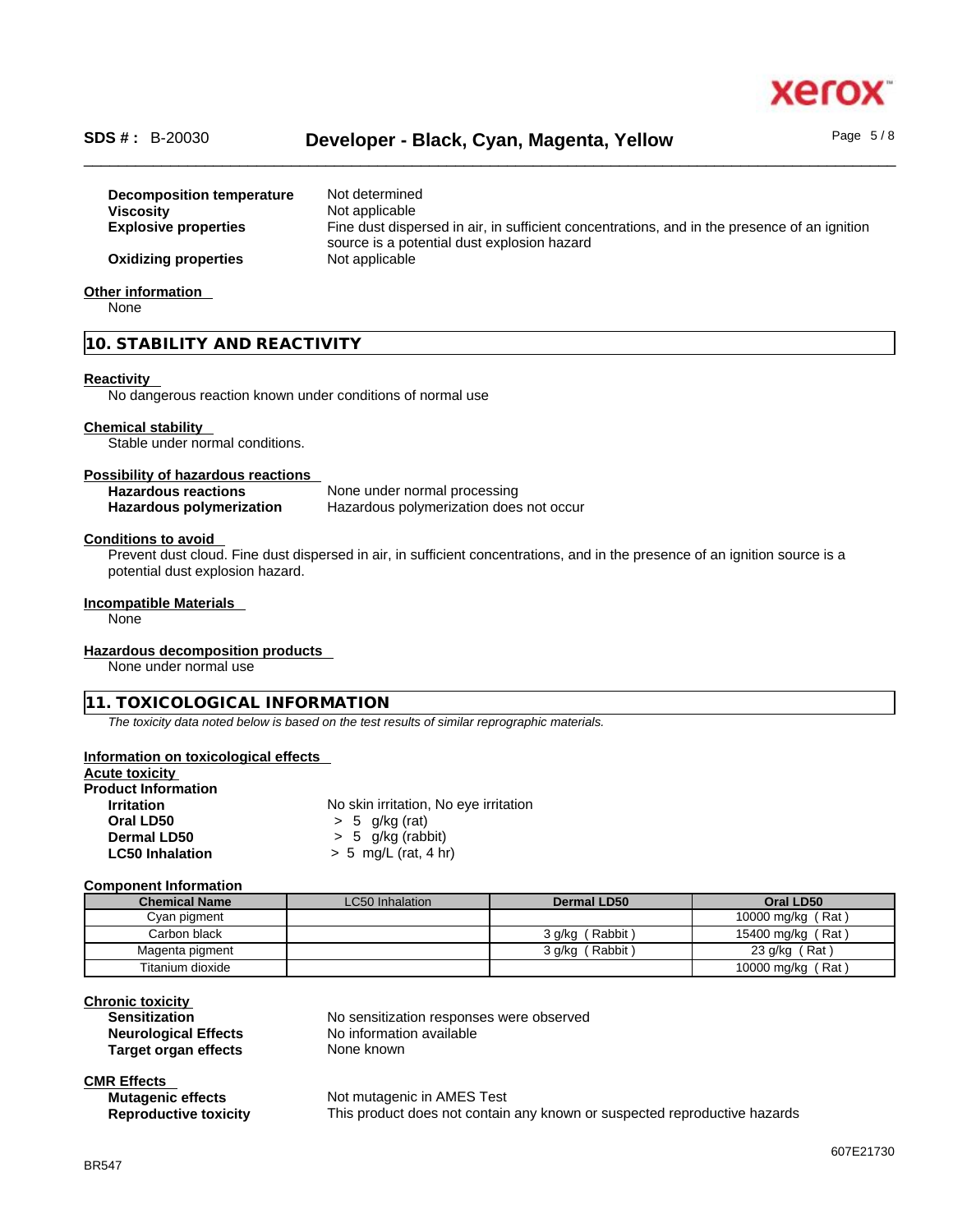

#### \_\_\_\_\_\_\_\_\_\_\_\_\_\_\_\_\_\_\_\_\_\_\_\_\_\_\_\_\_\_\_\_\_\_\_\_\_\_\_\_\_\_\_\_\_\_\_\_\_\_\_\_\_\_\_\_\_\_\_\_\_\_\_\_\_\_\_\_\_\_\_\_\_\_\_\_\_\_\_\_\_\_\_\_\_\_\_\_\_\_\_\_\_\_ **SDS # :** B-20030 **Developer - Black, Cyan, Magenta, Yellow** Page 6 / 8

| Carcinogenicity      | See "Other Information" in this section. |             |  |  |
|----------------------|------------------------------------------|-------------|--|--|
| <b>Chemical Name</b> | <b>NTP</b>                               | <b>IARC</b> |  |  |
| Carbon black         |                                          | 2B          |  |  |
| Titanium dioxide     |                                          | 2Β          |  |  |

#### **Other information**

The IARC (International Agency for Research on Cancer) has listed carbon black as "possibly carcinogenic to humans". However, Xerox has concluded that the presence of carbon black in this mixture does not present a health hazard. The IARC classification is based on studies evaluating pure, "free" carbon black. In contrast, toner is a formulation composed of specially prepared polymer and a small amount of carbon black (or other pigment). In the process of making toner, the small amount of carbon black becomes encapsulated within a matrix. Xerox has performed extensive testing of toner, including a chronic bioassay (test for potential carcinogenicity). Exposure to toner did not produce evidence of cancer in exposed animals. The results were submitted to regulatory agencies and published extensively.

The IARC (International Agency for Research on Cancer) has listed titanium dioxide as "possibly carcinogenic to humans". However, Xerox has concluded that the presence of titanium dioxide in this mixture does not present a health hazard. The IARC classification is based on studies in rats using high concentrations of pure, unbound TiO 2 particles of respirable size. Epidemiological studies do not suggest a carcinogenic effect in humans. In addition, the titanium dioxide in this mixture is encapsulated in a matrix or bound to the surface of the toner.

| Other toxic effects      |                |  |
|--------------------------|----------------|--|
| <b>Aspiration Hazard</b> | Not applicable |  |
| Other adverse effects    | None known     |  |

#### **Information on other hazards**

**Endocrine disrupting properties** This product does not contain any known or suspected endocrine disruptors

#### **12. ECOLOGICAL INFORMATION**

#### **Toxicity**

On available data, the mixture / preparation is not harmful to aquatic life

#### **Component Information**

| <b>Chemical Name</b> | Toxicity to algae | <b>Toxicity to fish</b> | <b>Toxicity to</b><br>microorganisms | Toxicitv to daphnia and<br>lother aquatic invertebrates |
|----------------------|-------------------|-------------------------|--------------------------------------|---------------------------------------------------------|
| Carbon black         |                   |                         |                                      | EC50 > 5600 ma/L 24 h                                   |

#### **Persistence and degradability**

Not readily biodegradable

#### **Bioaccumulative potential**

Bioaccumulation is unlikely

#### **Mobility in soil**

Insoluble in water

#### **Component Information**

| Chemical<br>Name  | loc<br>Pow |  |  |
|-------------------|------------|--|--|
| Cyan pigment<br>. | v.v        |  |  |

#### **Results of PBT and vPvB assessment**

This substance is not considered to be persistent, bioaccumulating nor toxic (PBT)

#### **Endocrine disrupting properties**

The environmental impact of this product has not been fully investigated However, this preparation is not expected to present significant adverse environmental effects.

#### **Other adverse effects**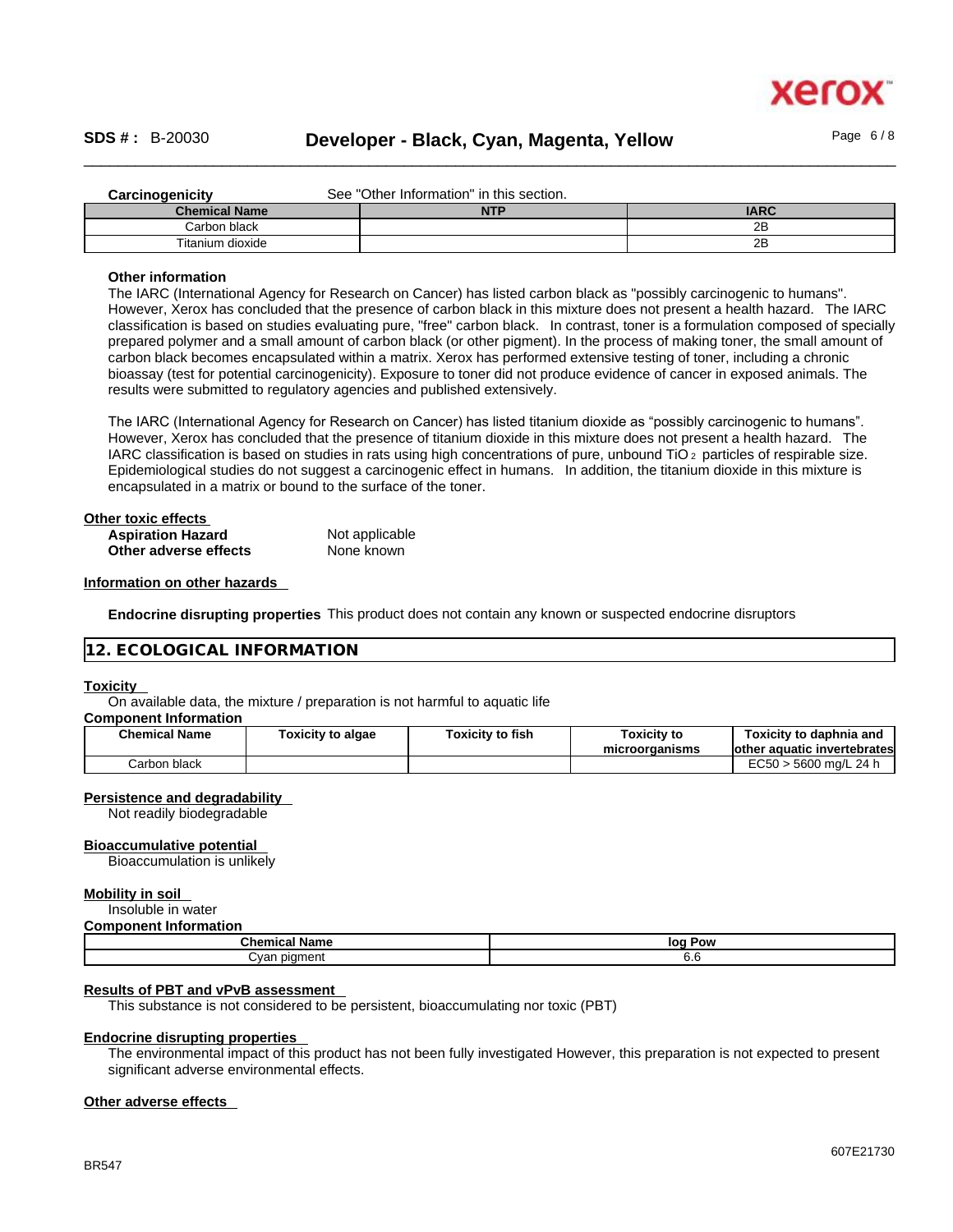

Although toner is not an aquatic toxin, microplastics may be a physical hazard to aquatic life and should not be allowed to enter drains, sewers, or waterways.

#### **13. DISPOSAL CONSIDERATIONS**

| Waste treatment methods<br><b>Waste Disposal Methods</b> | Can be landfilled or incinerated, when in compliance with local regulations If incineration is<br>to be carried out, care must be exercised to prevent dust clouds forming. |
|----------------------------------------------------------|-----------------------------------------------------------------------------------------------------------------------------------------------------------------------------|
| <b>Contaminated packaging</b>                            | No special precautions are needed in handling this material                                                                                                                 |
| <b>Other information</b>                                 | Although toner is not an aquatic toxin, microplastics may be a physical hazard to aquatic life<br>and should not be allowed to enter drains, sewers, or waterways.          |

| Chemical Nam<br>lame | <b>Hazardous Waste Status</b><br>California |  |
|----------------------|---------------------------------------------|--|
| materials<br>`eramıc | Toxic                                       |  |
|                      |                                             |  |
|                      |                                             |  |

#### **14. TRANSPORT INFORMATION**

This material is not subject to regulation as a hazardous material for shipping

#### **15. REGULATORY INFORMATION**

#### **Safety, health and environmental regulations/legislation specific for the substance or mixture**

#### **OSHA Regulatory Status**

This product is an article which contains a mixture / preparation in powder form. Safety information is given for exposure to the article as sold and used by the customer. Intended use of the product is not expected to result in exposure to the mixture / preparation based on the packaging and method of dispensing.

While this material is not considered hazardous by the OSHA hazard Communication Standard (29 CFR 1910.1200), this SDS contains valuable information for the safe handling and proper use of the product. This SDS should be retained and made available to employees and other users of this product.

#### **Canada**

This product has been classified in accordance with the hazard criteria of the Hazardous Products Regulations (HPR), and the SDS contains all the information required by the HPR.

#### **International Inventories**

| TSCA            | Complies |
|-----------------|----------|
| <b>DSL/NDSL</b> | Complies |

#### **U.S. Federal Regulations**

#### **SARA 313**

Section 313 of Title III of the Superfund Amendments and Reauthorization Act of 1986 (SARA). This product does not contain any chemicals which are subject to the reporting requirements of the Act and Title 40 of the Code of Federal Regulations, Part 372 **Clean Water Act**

This product is not regulated as a pollutant pursuant to the Clean Water Act (40 CFR 122.21 and 40 CFR 122.42).

**Clean Air Act,Section 112 Hazardous Air Pollutants (HAPs) (see 40 CFR 61)**

This product is not regulated as a hazardous air pollutant (HAPS) under Section 112 of the Clean Air Act Amendments of 1990. **CERCLA**

This material, as supplied, does not contain any substances regulated as hazardous substances under the Comprehensive Environmental Response Compensation and Liability Act (CERCLA) (40 CFR 302) or the Superfund Amendments and Reauthorization Act (SARA) (40 CFR 355). There may be specific reporting requirements at the local, regional, or state level